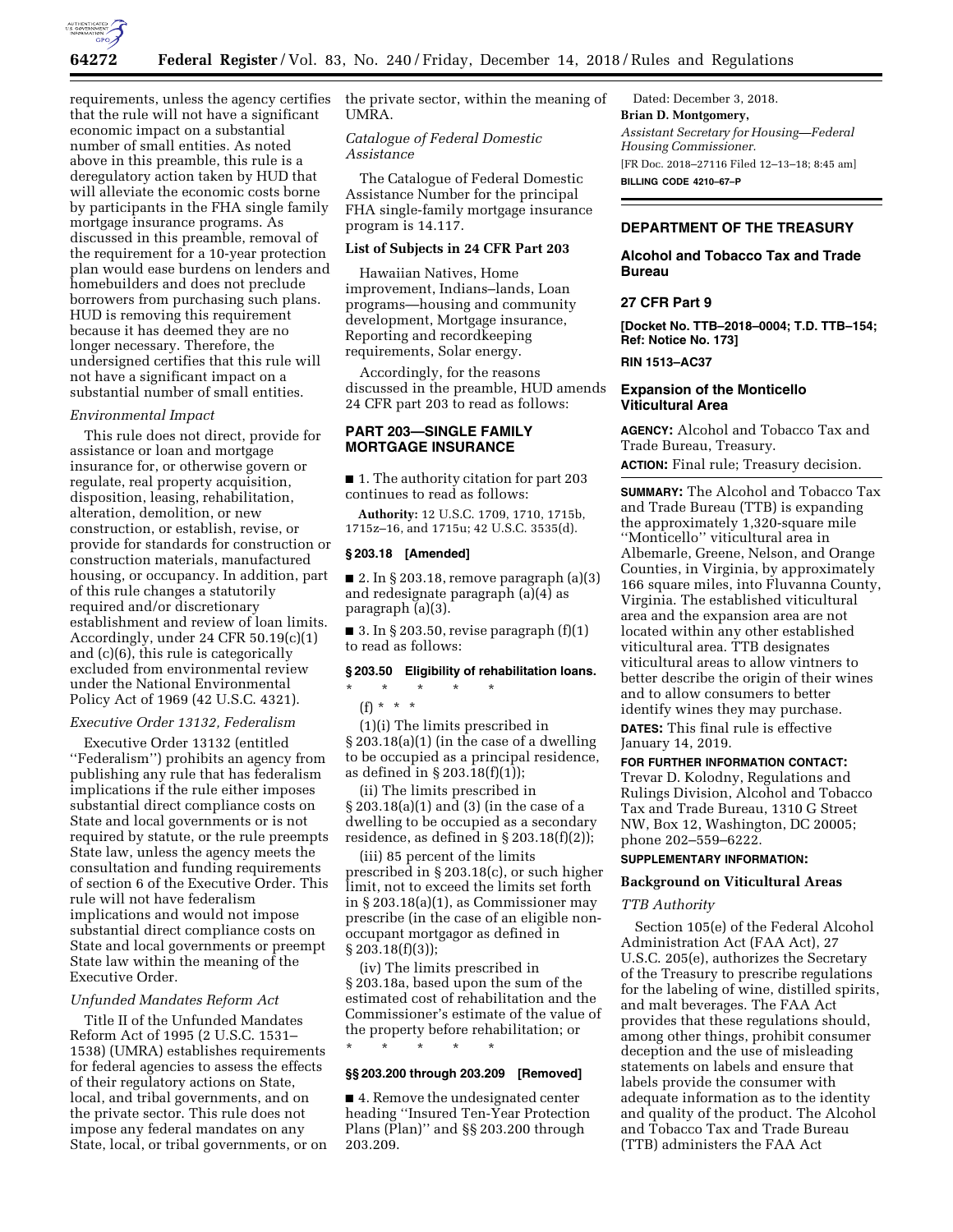pursuant to section 1111(d) of the Homeland Security Act of 2002, codified at 6 U.S.C. 531(d). The Secretary has delegated various authorities through Treasury Department Order 120–01, dated December 10, 2013 (superseding Treasury Order 120–01, dated January 24, 2003), to the TTB Administrator to perform the functions and duties in the administration and enforcement of this law.

Part 4 of the TTB regulations (27 CFR part 4) authorizes TTB to establish definitive viticultural areas and regulate the use of their names as appellations of origin on wine labels and in wine advertisements. Part 9 of the TTB regulations (27 CFR part 9) sets forth standards for the preparation and submission of petitions for the establishment or modification of American viticultural areas (AVAs) and lists the approved AVAs.

#### *Definition*

Section 4.25(e)(1)(i) of the TTB regulations  $(27 \text{ CFR } 4.25(e)(1)(i))$  defines a viticultural area for American wine as a delimited grape-growing region having distinguishing features, as described in part 9 of the regulations, and a name and a delineated boundary, as established in part 9 of the regulations. These designations allow vintners and consumers to attribute a given quality, reputation, or other characteristic of a wine made from grapes grown in an area to the wine's geographic origin. The establishment of AVAs allows vintners to describe more accurately the origin of their wines to consumers and helps consumers to identify wines they may purchase. Establishment of an AVA is neither an approval nor an endorsement by TTB of the wine produced in that area.

#### *Requirements*

Section 4.25(e)(2) of the TTB regulations (27 CFR 4.25(e)(2)) outlines the procedure for proposing an AVA and provides that any interested party may petition TTB to establish a grapegrowing region as an AVA. Petitioners may use the same process to request changes involving established AVAs. Section 9.12 of the TTB regulations (27 CFR 9.12) prescribes standards for petitions for modifying established AVAs. Petitions to expand an established AVA must include the following:

• Evidence that the area within the proposed expansion area boundary is nationally or locally known by the name of the established AVA;

• An explanation of the basis for defining the boundary of the proposed expansion area;

• A narrative description of the features of the proposed expansion area that affect viticulture, such as climate, geology, soils, physical features, and elevation, that make the proposed expansion area similar to the established AVA and distinguish it from adjacent areas outside the established AVA boundary;

• The appropriate United States Geological Survey (USGS) map(s) showing the location of the proposed expansion area, with the boundary of the proposed expansion area clearly drawn thereon; and

• A detailed narrative description of the proposed expansion area boundary based on USGS map markings.

### **Petition To Expand the Monticello AVA**

TTB received a petition from George Cushnie, co-owner of Thistle Gate Vineyard, submitted on behalf of himself and a second vineyard owner, proposing to expand the established Monticello AVA. The Monticello AVA (27 CFR 9.48) was established by T.D. ATF–164, which was published in the **Federal Register** on January 23, 1984 (49 FR 2758). The Monticello AVA covers approximately 1,320 square miles in Albemarle, Greene, Nelson, and Orange Counties in Virginia. The Monticello AVA and the proposed expansion area do not overlap any other established or proposed AVAs.

The proposed expansion area extends beyond the Albemarle County line, which currently serves as the southeastern border of the established AVA, to encompass approximately 166 square miles of Fluvanna County, between the James and Rivanna Rivers. The petition included a letter from the President of the Jeffersonian Wine Grape Growers Society, an association of over 30 wineries within the existing Monticello AVA, supporting the proposed expansion.

When the petition was filed, there were two commercially-producing vineyards covering a total of approximately 15 acres within the proposed expansion area. Since the petition was filed, an additional vineyard has been established in the proposed expansion area, covering approximately 6.5 acres.

According to the petition, the soils and climate of the proposed expansion area are similar to those of the established Monticello AVA. The soils in Fluvanna County consist of the Nason, Manteo, Tatum, and Louisburg types, which are also the main soil types found in Albemarle County, which

forms the heart of the existing AVA, and Orange County, which forms the northeast portion of the existing AVA. The petition further notes that the Nelson and Manteo soils are Virginia soils particularly well-suited to viticulture, given that they are silty loams, characterized by moderate levels of nutritious organic content and good drainage conditions.

The climate of the proposed expansion is similar to the climate of the existing AVA. Gaps in the Blue Ridge Mountains to the east cause "rivers of cold air" to flow through corridors that converge east of the Monticello AVA and the new expansion area. As a result, temperatures in the Monticello AVA and the proposed expansion area are 4–5 °F warmer than the climate in the surrounding areas outside the Monticello AVA. This warmer weather allows for a longer growing season and protection from frosts, which can be fatal to ripening grapes. This warmer weather was an important factor in establishing the Monticello AVA in 1982, and is a point of similarity that the proposed expansion area shares with the existing AVA, in contrast to surrounding areas. The growing season of the proposed expansion area is typically a minimum of 190 or even 200 days, which is similar to the 190–200 day average of the Orange County portion of the Monticello AVA. By contrast, the lands further east and south of the proposed expansion area average 150 days and less.

## **Notice of Proposed Rulemaking and Comments Received**

TTB published Notice No. 173 in the **Federal Register** on April 6, 2018 (83 FR 14787), proposing to expand the Monticello AVA. In the notice, TTB summarized the evidence from the petition regarding the name, boundary, and distinguishing features for the proposed expansion area. For a detailed description of the evidence relating to the name, boundary, and distinguishing features of the proposed expansion area, and for a comparison of the distinguishing features of the proposed expansion area to the surrounding areas and to the established Monticello AVA, see Notice No. 173.

#### *Comments Received*

In Notice No. 173, TTB solicited comments on the accuracy of the name, boundary, climatic, and other required information submitted in support of the petition. The comment period closed on June 5, 2018.

In response to Notice No. 173, TTB received one comment from Will and